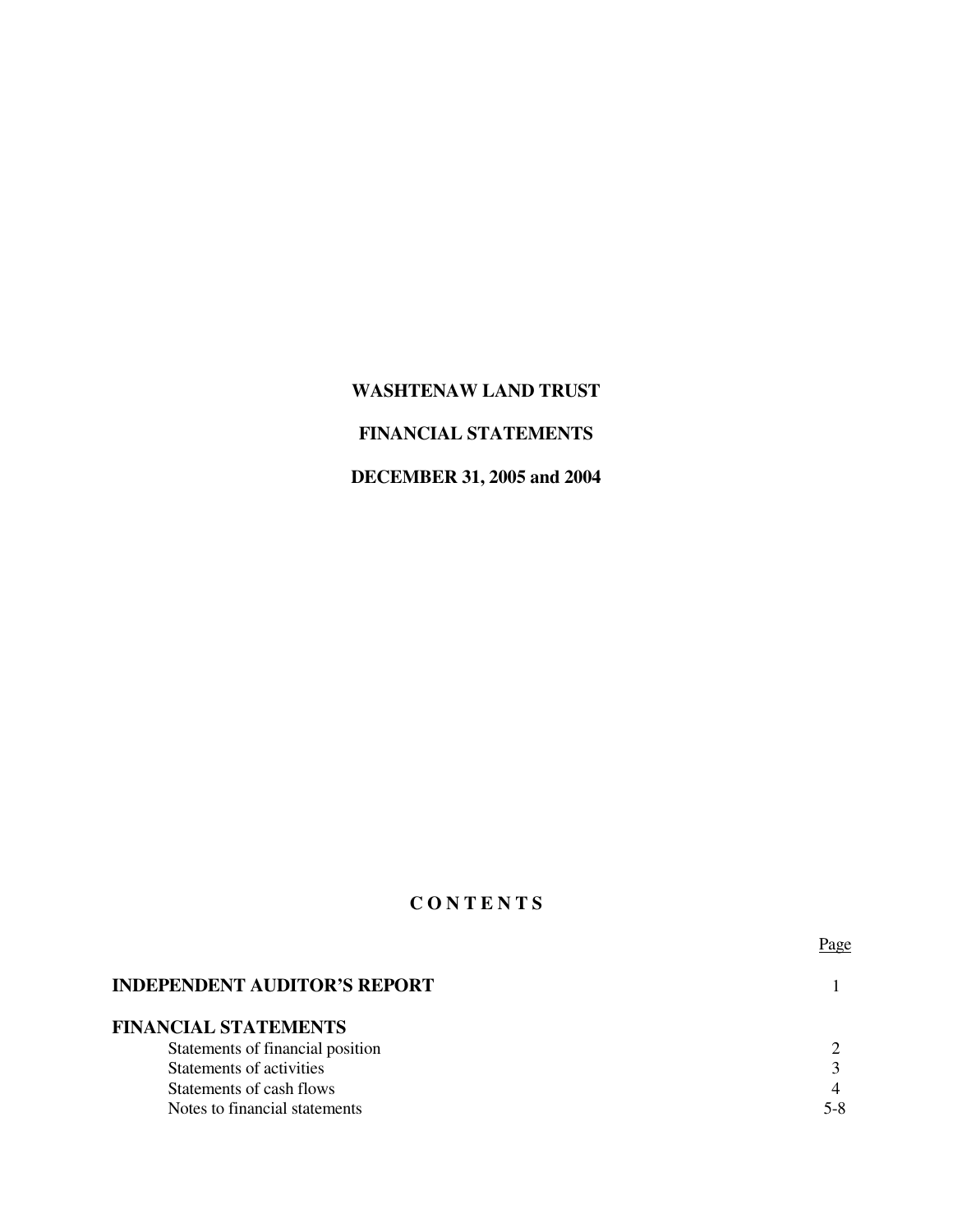

3227 Washtenaw Avenue, Suite C2, Ann Arbor, MI 48104-4262

Phone 734 930-6900

www.haffeycpa.com

Fax 734 930-1886

Board of Directors Washtenaw Land Trust 1100 N. Main Street, Suite 203 Ann Arbor, MI 48104

### **INDEPENDENT AUDITOR'S REPORT**

We have audited the accompanying statements of financial position of the Washtenaw Land Trust as of December 31, 2005 and 2004, and the related statements of activities and cash flows for the years then ended. These financial statements are the responsibility of the Washtenaw Land Trust's management. Our responsibility is to express an opinion on these financial statements based on our audit.

We conducted our audit in accordance with auditing standards generally accepted in the United States of America. Those standards require that we plan and perform the audit to obtain reasonable assurance about whether the financial statements are free of material misstatement. An audit includes examining, on a test basis, evidence supporting the amounts and disclosures in the financial statements. An audit also includes assessing the accounting principles used and significant estimates made by management, as well as evaluating the overall financial statement presentation. We believe that our audit provides a reasonable basis for our opinion.

In our opinion, the financial statements referred to in the first paragraph above present fairly, in all material respects, the financial position of the Washtenaw Land Trust as of December 31, 2005 and 2004 and the results of its activities and cash flows for the years then ended in conformity with accounting principles generally accepted in the United States of America.

DAVID HAFFEY, P.C.

Ann Arbor, Michigan May 8, 2006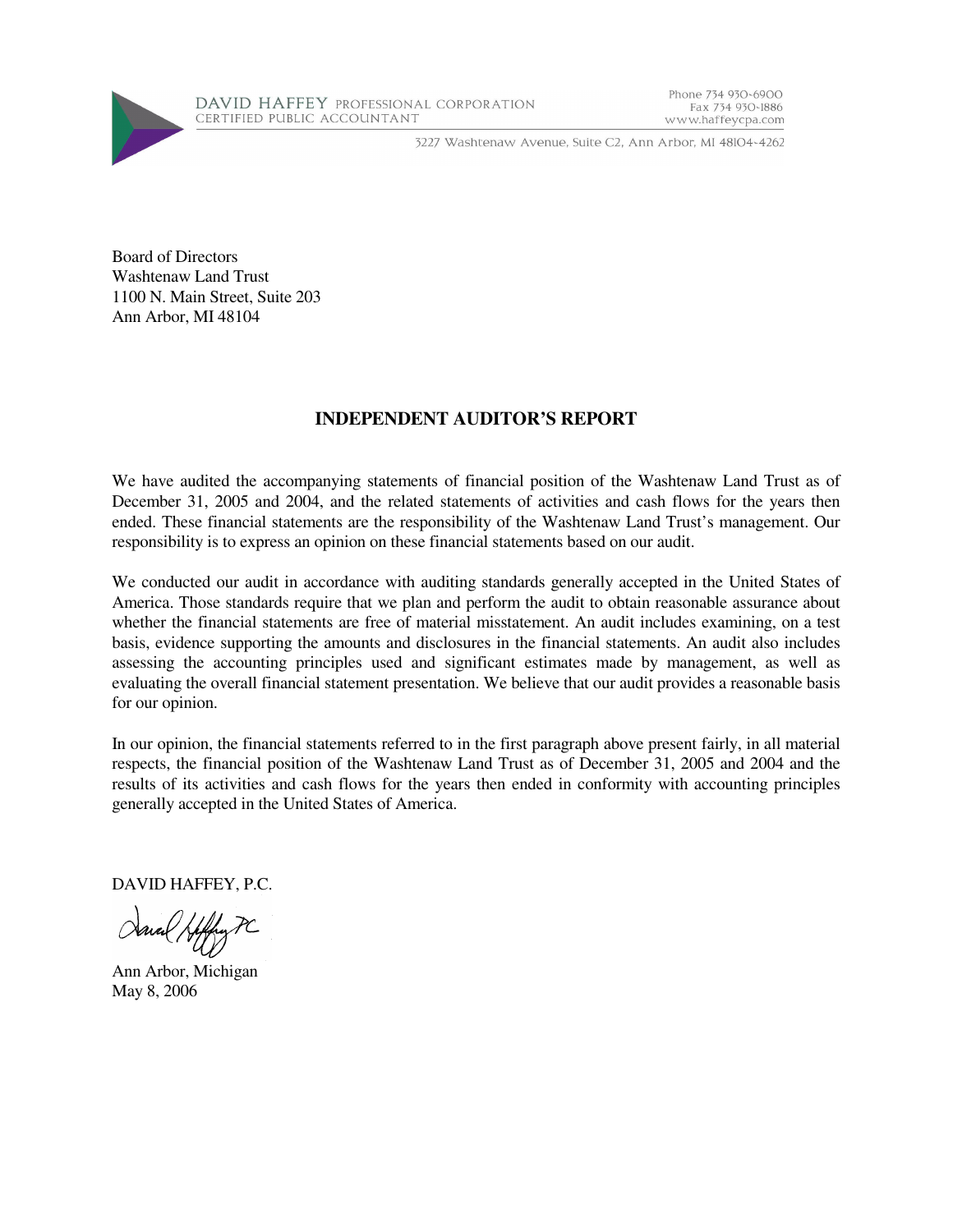### **WASHTENAW LAND TRUST STATEMENTS OF FINANCIAL POSITION DECEMBER 31**

|                                         | 2005             | 2004          |
|-----------------------------------------|------------------|---------------|
| <b>ASSETS</b>                           |                  |               |
| <b>CURRENT ASSETS</b>                   |                  |               |
| Cash and cash equivalents (Note 1)      | 326,033<br>\$    | 300,470<br>\$ |
| Grants receivable                       | 7,975            | $\theta$      |
| Marketable securities (Note 1)          | 33,130           | 14,713        |
| <b>TOTAL CURRENT ASSETS</b>             | 367,138          | 315,183       |
| <b>FIXED ASSETS:</b>                    |                  |               |
| Software                                | 4,995            | 4,995         |
| Less; Accumulated amortization          | 4,995)           | 3,330         |
| <b>TOTAL FIXED ASSETS</b>               | $\boldsymbol{0}$ | 1,665         |
| <b>OTHER ASSETS:</b>                    |                  |               |
| Property (Note 1)                       | 719,150          | 719,150       |
| Conservation easements (Note 1)         | 27               | 23            |
| <b>TOTAL OTHER ASSETS</b>               | 719,177          | 719,173       |
| <b>TOTAL ASSETS</b>                     | \$1,086,315      | \$1,036,021   |
| <b>LIABILITIES AND NET ASSETS</b>       |                  |               |
| <b>CURRENT LIABILITIES</b>              |                  |               |
| Accounts payable                        | \$<br>2,149      | \$<br>5,256   |
| Easement payable obligations            | 15,000           | 15,000        |
|                                         |                  |               |
| <b>TOTAL CURRENT LIABILITIES</b>        | 17,149           | 20,256        |
| LONG-TERM LIABILITIES (Note 2):         |                  |               |
| Easement payable obligations            | $\boldsymbol{0}$ | 15,000        |
| NET ASSETS (Note 1)                     |                  |               |
| Unrestricted                            | 213,296          | 210,576       |
| Temporarily restricted (Note 5)         | 136,693          | 71,016        |
| Permanently restricted                  | 719,177          | 719,173       |
|                                         |                  |               |
| <b>TOTAL NET ASSETS</b>                 | 1,069,166        | 1,000,765     |
| <b>TOTAL LIABILITIES AND NET ASSETS</b> | \$1,086,315      | \$1,036,021   |

See the independent auditor's report on page 1 and notes to the financial statements on pages 5 through 8.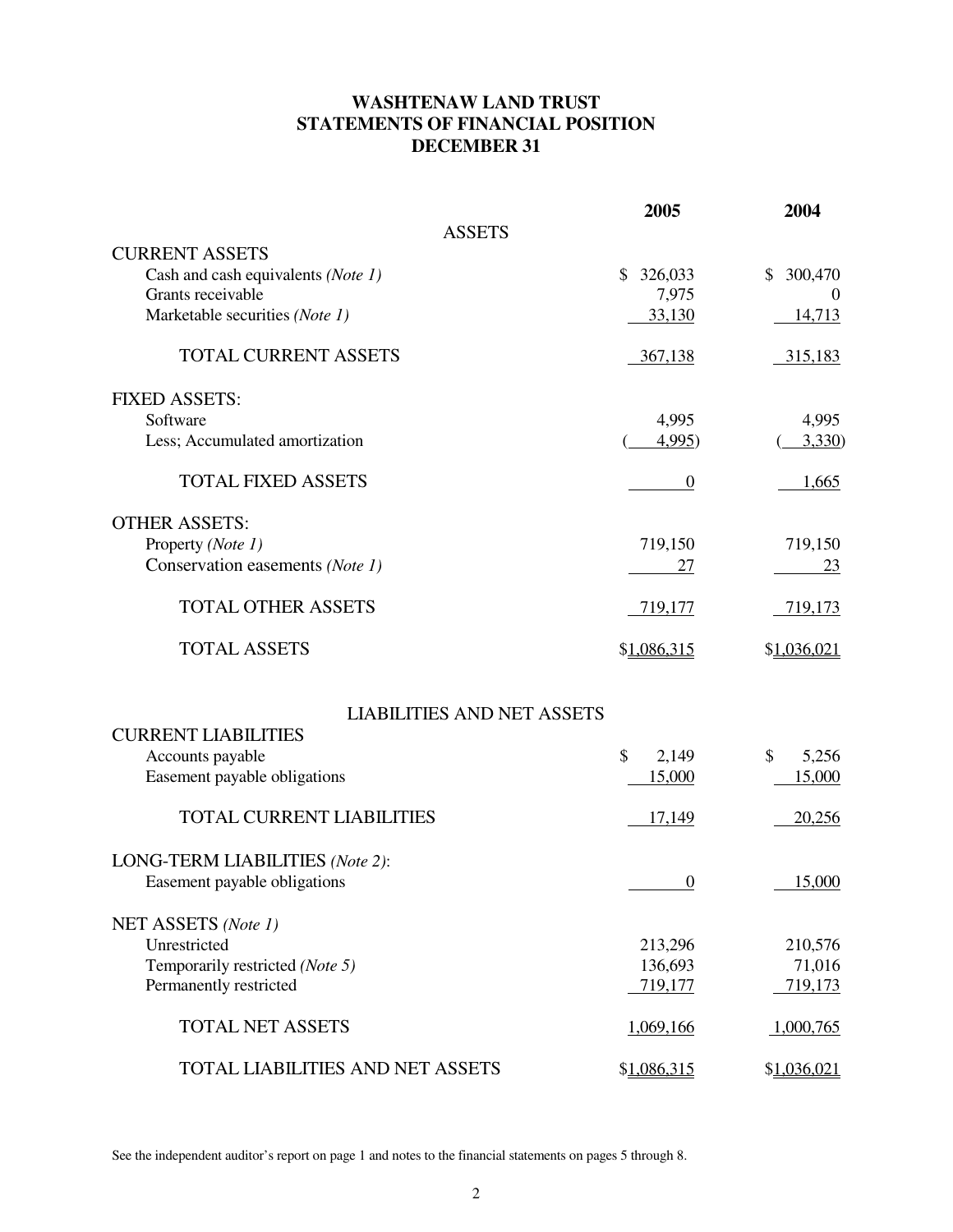### **WASHTENAW LAND TRUST STATEMENTS OF ACTIVITIES FOR THE YEARS ENDED DECEMBER 31**

|                                                      | 2005              | 2004           |
|------------------------------------------------------|-------------------|----------------|
| <b>CHANGES IN UNRESTRICTED NET ASSETS:</b>           |                   |                |
| Revenues and Support:                                |                   |                |
| Grants and contributions                             | \$<br>256,257     | 289,762<br>\$  |
| Events                                               | 5,052             | 7,470          |
| Interest and dividends                               | 5,829             | 2,050          |
| Investment gains (losses)                            | 1,226)<br>€       | 1,527          |
| Miscellaneous income                                 | 0                 | 337            |
| Total unrestricted revenues and gains                | 265,912           | 301,146        |
| Net assets released from restrictions (Note 1)       | $\theta$          | 50,586         |
| Total unrestricted revenues, gains and other support | 265,912           | 351,732        |
| Expenses:                                            |                   |                |
| Program services                                     | 159,523           | 217,010        |
| Management and general                               | 41,420            | 34,145         |
| Fundraising                                          | 62,249            | 75,605         |
| Total expenses                                       | 263,192           | 326,760        |
| <b>INCREASE IN UNRESTRICTED NET ASSETS</b>           | 2,720             | 24,972         |
| <b>CHANGES IN TEMPORARILY RESTRICTED NET ASSETS:</b> |                   |                |
| Contributions:                                       |                   |                |
| Grants and contributions                             | 65,677            | 39,464         |
| Net assets released from restrictions                | $\left( 0\right)$ | 50,586         |
| <b>INCREASE (DECREASE) IN TEMPORARILY</b>            |                   |                |
| <b>RESTRICTED NET ASSETS</b>                         | 65,677            | 11,122         |
| <b>CHANGES IN PERMANENTLY RESTRICTED NET ASSETS:</b> |                   |                |
| Acquisition of easements and development rights      | 4                 | 3              |
| INCREASE (DECREASE) IN PERMANENTLY                   |                   |                |
| RESTRICTED NET ASSETS                                | 4                 | $\overline{3}$ |
| <b>INCREASE (DECREASE) IN NET ASSETS</b>             | 68,401            | 13,853         |
| NET ASSETS; beginning of year                        | 1,000,765         | 986,912        |
| NET ASSETS; end of year                              | \$1,069,166       | \$1,000,765    |

See the independent auditor's report on page 1 and notes to the financial statements on pages 5 through 8.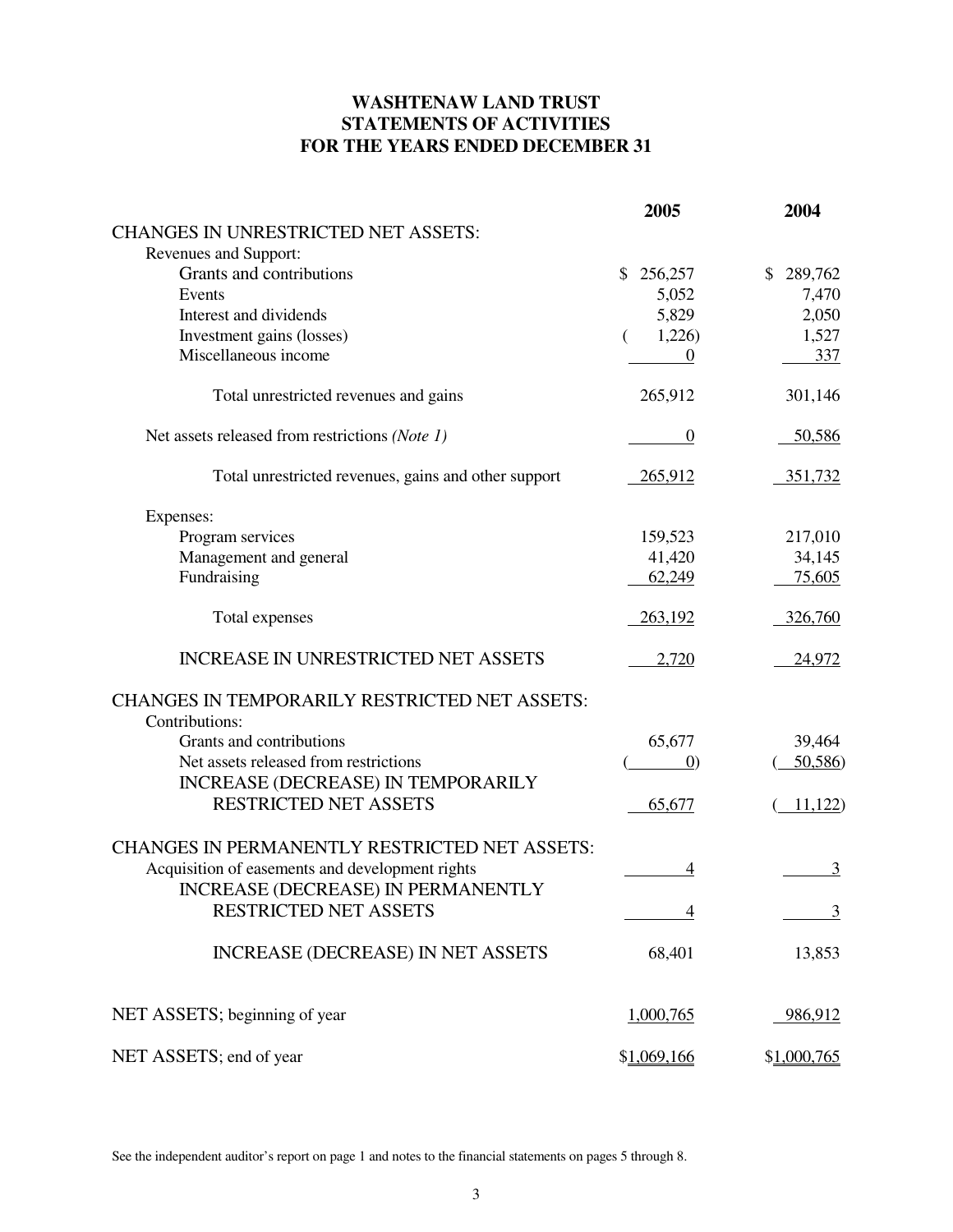### **WASHTENAW LAND TRUST STATEMENTS OF CASH FLOWS FOR THE YEARS ENDED DECEMBER 31**

|                                                    | 2005          | 2004           |
|----------------------------------------------------|---------------|----------------|
| <b>INCREASE (DECREASE) IN CASH</b>                 |               |                |
| <b>CASH FLOWS RELATED TO OPERATING ACTIVITIES:</b> |               |                |
| Cash received from grantors and donors             | 313,422<br>\$ | 328,707        |
| Cash received from events and other income         | 5,052         | 7,807          |
| Cash paid to suppliers and employees               | 264,634)      | 321,389)       |
| Interest and dividends received                    | 5,829         | 2,050          |
| <b>CASH FLOWS RELATED TO INVESTING ACTIVITIES:</b> | 59,669        | 17,175         |
| Proceeds from sale of marketable securities        | 13,774        | $\theta$       |
| Purchase of marketable securities                  | 32,880)       | $\overline{0}$ |
|                                                    | 19,106)       | $\theta$       |
| CASH FLOWS RELATED TO FINANCING ACTIVITIES:        |               |                |
| Net additions (repayments) of easement obligations | 15,000)       | 10,000         |
| NET CASH INCREASE (DECREASE)                       | 25,563        | 27,175         |
| CASH and equivalents; beginning of year            | 300,470       | 273,295        |
|                                                    |               |                |
| CASH and equivalents; end of year                  | \$ 326,033    | \$ 300,470     |

### RECONCILIATION OF INCREASE (DECREASE) IN NET ASSETS TO CASH GENERATED (UTILIZED) BY OPERATING ACTIVITIES

| INCREASE (DECREASE) IN NET ASSETS                  | S | 68,401 | 13,853 |
|----------------------------------------------------|---|--------|--------|
| RECONCILIATION ADJUSTMENTS:                        |   |        |        |
| Amortization                                       |   | 1,665  | 1,665  |
| Non-cash recognition of easement assets            |   | 4)     | 3)     |
| Contributions in the form of marketable securities |   | 537)   | (519)  |
| Investment (gains)/losses                          |   | 1,226  | 1,527  |
| (Increase) decrease in accounts receivable         |   | 7,975) |        |
| Increase (decrease) in accounts payable            |   | 3,107  | 3,706  |
|                                                    |   |        |        |

See the independent auditor's report on page 1 and notes to the financial statements on pages 5 through 8.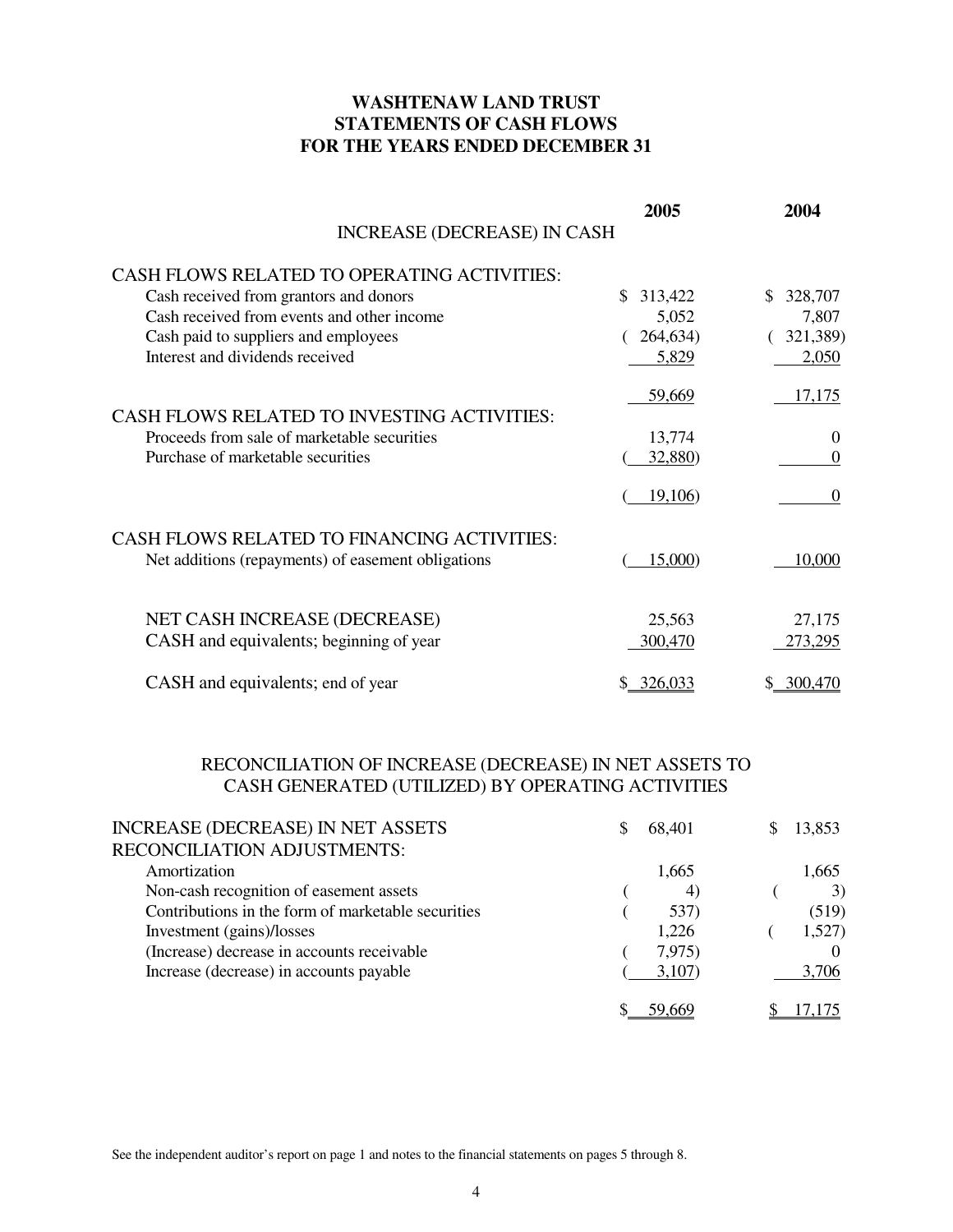### NOTE 1: SIGNIFICANT ACCOUNTING POLICIES

ORGANIZATION - The Washtenaw Land Trust is a Michigan not for profit organization, with a mission to protect farmland, natural areas and open space in and about Washtenaw County, for their natural, scenic, recreational and agricultural values, and to educate the public on land use issues. The Internal Revenue Service has determined the Washtenaw Land Trust to be exempt from federal income tax pursuant to section 501(c)(3) of the Internal Revenue Code and has classified the Washtenaw Land Trust as a publicly supported charitable organization as defined in section 509(a)(1) and not as a private foundation.

BASIS OF ACCOUNTING - The accounts and financial statements are maintained and presented using the accrual basis of accounting. Revenues are recognized when earned. Expenses are recognized when incurred. Preparation of financial statements in conformity with generally accepted accounting principles requires management to make estimates and assumptions that affect certain reported amounts and disclosures. Actual results could differ from those estimates.

NET ASSETS - The Washtenaw Land Trust observes restrictions placed on the use of resources by segregating unrestricted net assets from permanently or temporarily restricted net assets.

The Washtenaw Land Trust has recorded as *Permanently Restricted Net Assets*, certain donor-restricted gifts of fee simple interests in land, at the fair market values as of the dates donated.

Gifts are recorded as *Temporarily Restricted Net Assets* to the extent that uses specified by donor imposed restrictions have yet to occur. When a donor imposed restriction is accomplished, temporarily restricted net assets are reclassified to unrestricted net assets.

*Unrestricted Net Assets* represents the portion of funds available for general operations and not subject to any donor-imposed restrictions.

CASH AND EQUIVALENTS - The cash classification includes bank checking account balances, investment account money market mutual fund balances, and petty cash funds on hand. As of December 31, 2005, cash and equivalents consisted of a checking account balance of \$5,141, money market funds of \$320,377 and cash on hand of \$515. As of December 31, 2004, cash and equivalents consisted of a checking account balance of \$6,158, money market funds of \$293,938 and cash on hand of \$375. At December 31, 2005 and 2004, bank balances were fully covered by Federal Depository Insurance, and money market funds were insured by the Securities Investor Protection Corporation.

MARKETABLE SECURITIES - Marketable securities consist of publicly traded shares of common stocks and mutual funds, purchased and recorded at cost or received as contributions and recorded at fair market values as of the dates received. Recorded amounts are adjusted to fair market values at year end, the market adjustment included in investment gains and losses, along with gains and losses realized upon sale of securities. At December 31, 2005 and 2004, the market value of securities totaled \$33,130 and \$14,713, respectively.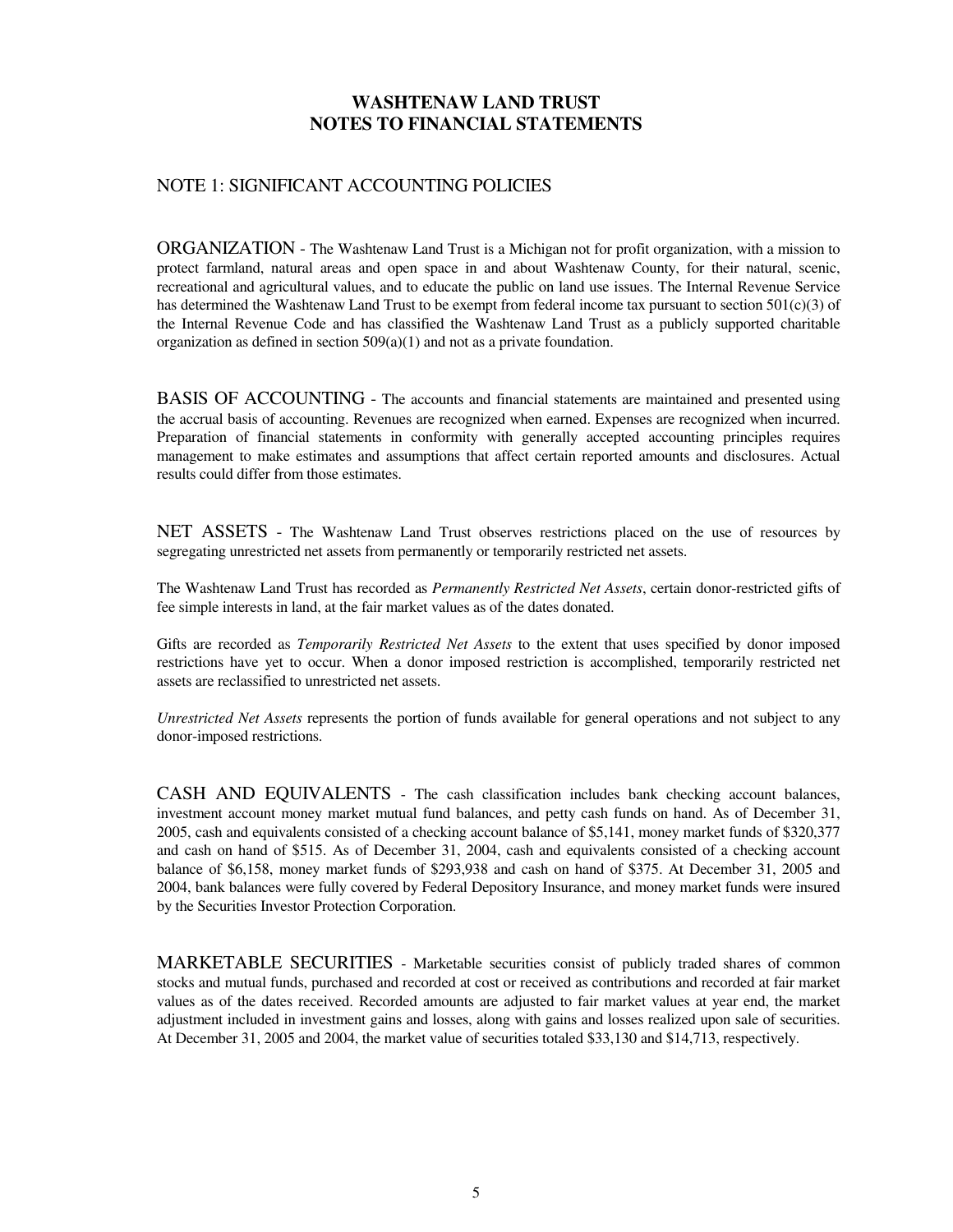### NOTE 1: SIGNIFICANT ACCOUNTING POLICIES (continued)

PROPERTY – The property of the Washtenaw Land Trust consists of parcels of land received at various times, from various donors. Such properties are recorded at fair values as of the date donated, determined by independent qualified appraisers.

| Year Received | Description                  | Acres      | Township/Section    | <b>Transaction Type</b> |
|---------------|------------------------------|------------|---------------------|-------------------------|
| 1995          | <b>Creekshead Preserve</b>   | 27         | Salem, Section 21   | Fee simple donation     |
| 1999          | <b>Beckwith Conservancy</b>  | 31         | Stockbridge,        |                         |
|               |                              |            | Sections 23 and 26  | Fee simple donation     |
| <b>2000</b>   | <b>Sharon Hills Preserve</b> | 68         | Sharon, Section 16  | Fee simple donation     |
| 2002          | <b>Woodland Preserve</b>     | - 14       | Webster, Section 35 | Fee simple donation     |
|               |                              | <u>140</u> |                     |                         |

INTANGIBLE ASSET; CONSERVATION EASEMENTS - The Washtenaw Land Trust acquires easements and development rights on properties through purchase and donation. Within the conservancy movement, a divergence of practice exists as to the values at which easements and development rights are appropriately recorded. Locally based conservancy organizations tend toward not capitalizing such acquisitions. The Washtenaw Land Trust has adopted the policy of capitalizing each acquisition of easements and development rights at \$1. As of December 31, 2005, the trust had the following easements and preserves:

| <b>Year Received</b> | Acres | Township/Section        | <b>Transaction Type</b>  |
|----------------------|-------|-------------------------|--------------------------|
| 1995                 | 116   | Lyndon, Section 19      | Easement donation        |
| 1996                 | 11    | Scio, Section 12        | Easement donation        |
| 1996                 | 52    | Scio, Section 16        | <b>Easement</b> donation |
| 2000                 | 40    | Bridgewater, Section 35 | <b>Easement</b> donation |
| 2000                 | 10    | Scio, Section 9         | Easement donation        |
| 2000                 | 14    | Webster, Section 10     | Easement donation        |
| 2001                 | 30    | Ann Arbor, Section 3    | Easement purchase        |
| 2001                 | 45    | Pittsfield, Section 25  | Easement donation        |
| 2001                 | 5     | Scio, Section 22        | Easement donation        |
| 2001                 | 23    | Scio, Section 1         | Easement donation        |
| 2001                 | 21    | Webster, Section 10     | Easement donation        |
| 2001                 | 62    | Webster, Section 4      | Easement donations (2)   |
| 2002                 | 40    | Grass Lake, Section 22  | <b>Easement</b> donation |
| 2002                 | 11    | Scio, Section 1         | Easement donation        |
| 2002                 | 22    | Webster, Section 10     | Easement donation        |
| 2003                 | 74    | Freedom, Section 1      | Easement purchase        |
| 2003                 | 17    | Pittsfield, Section 22  | Easement purchase        |
| 2003                 | 27    | Scio, Section 1         | <b>Easement</b> donation |
| 2003                 | 50    | Webster, Section 11     | <b>Easement</b> donation |
| 2004                 | 10    | Lima, Section 29        | Easement purchase        |
| 2004                 | 40    | Sharon, Section 22      | Easement donation        |
| 2004                 | 18    | Freedom, Section 10     | <b>Easement donation</b> |
| 2005                 | 21    | Manchester, Section 6   |                          |
|                      |       | and Norvell, Section 1  | Easement donation        |
| 2005                 | 25    | Scio, Section 1         | Easement donation        |
| 2005                 | 22    | Northfield, Section 31  | Easement donations (2)   |
|                      | 806   |                         |                          |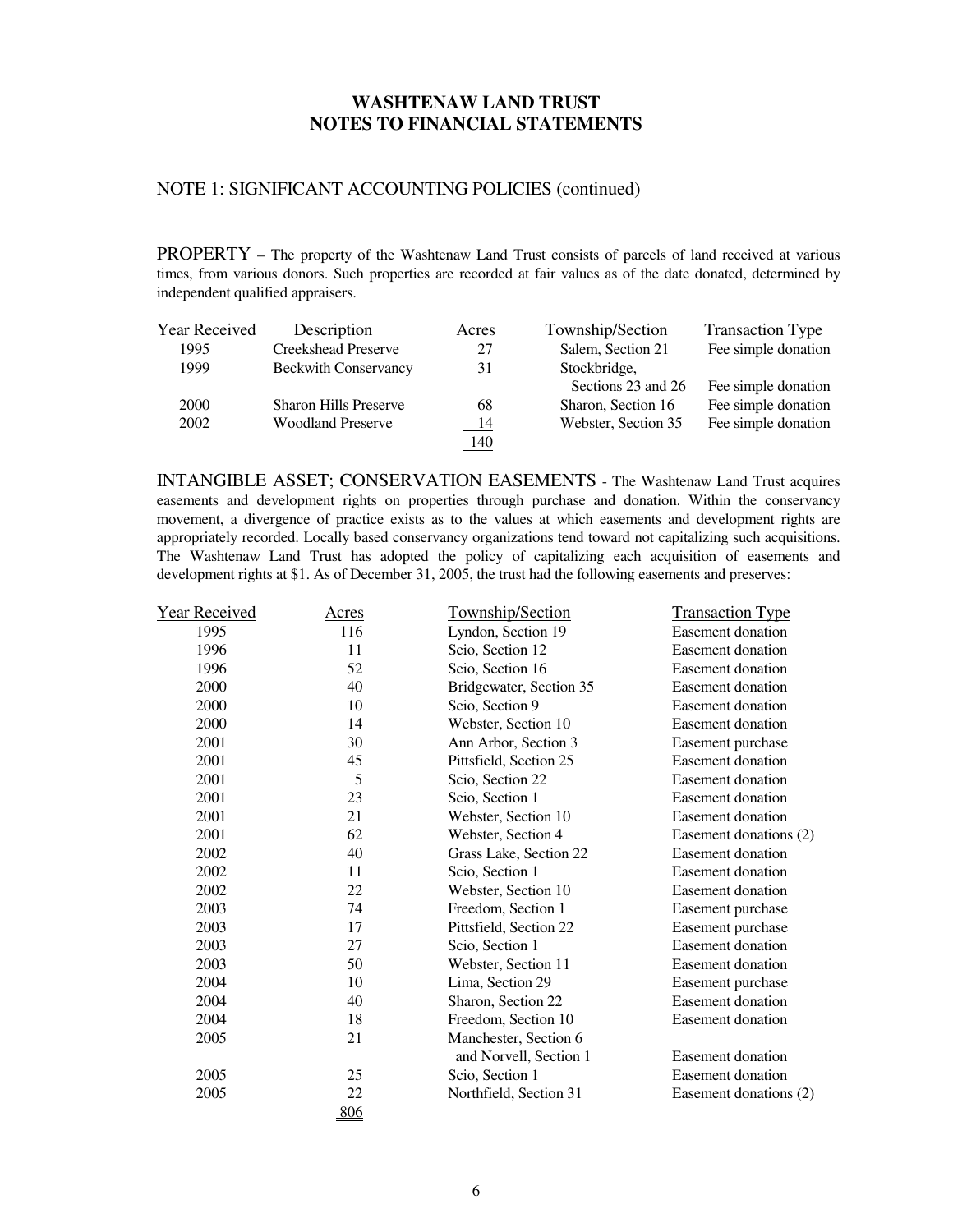#### NOTE 2: LONG TERM LIABILITIES

On May 7, 2004, the Washtenaw Land Trust entered into a contract to purchase easement rights for \$50,000, of which \$20,000 was paid at closing, with the balance of \$30,000 due to be paid in two annual installments of \$15,000 pursuant to a non-interest bearing promissory note. Accordingly, at December 31, 2005, \$15,000 is reported as a current liability. At December 31, 2004, the unpaid balance was \$30,000 with \$15,000 reported as a current liability and the remaining \$15,000 reported as a long-term liability.

#### NOTE 3: PENSION EXPENSES

On May 1, 2004 the Washtenaw Land Trust adopted a qualified retirement plan, a SIMPLE (Savings Incentive Match Plan) IRA plan. All employees are eligible to participate in the plan. To the extent an employee participates by deferring a portion of their compensation into the plan, the Washtenaw Land Trust matches the employee's contribution, up to a maximum of three percent of the employee's compensation. During the year ended December 31, 2005, pension benefits of \$3,684 were expensed. During the year ended December 31, 2004 pension benefits of \$1,877 were expensed. All contributions had been paid and none were owed to the plan at December 31, 2005 or 2004.

#### NOTE 4: FUNCTIONAL REPORTING OF EXPENSES

The Washtenaw Land Trust accumulates and reports its expenses by function as for program service activities that fulfill the mission of the Washtenaw Land Trust, management and general activities, or fundraising. A material portion of Washtenaw Land Trust expenses, including wages and salaries, payroll taxes and fringes, and office and facility costs are allocated among these functions based on management's records and estimates as to the utilization of staff time.

#### NOTE 5: RESTATEMENT OF PRIOR YEAR NET ASSETS

Due to adoption during 2005 of a policy to report easement acquisitions at \$1 each, in place of the \$0 amount per easement previously recorded, prior year permanently restricted net assets have been restated to include the 23 easements acquired through 2004.

The 2004 financial results have been further corrected to reclassify \$15,965 of net assets from temporarily restricted to unrestricted. This support had been accumulated through December 31, 2004 for purchase of a conservation easement and was considered by management to be restricted for that use. However, acquisition of the conservation easement had already occurred, financed in part by the note payable described in Note 2, above. Accordingly, for purposes of financial reporting, the restriction had already been fulfilled and these funds should have been considered unrestricted support at December 31, 2004.